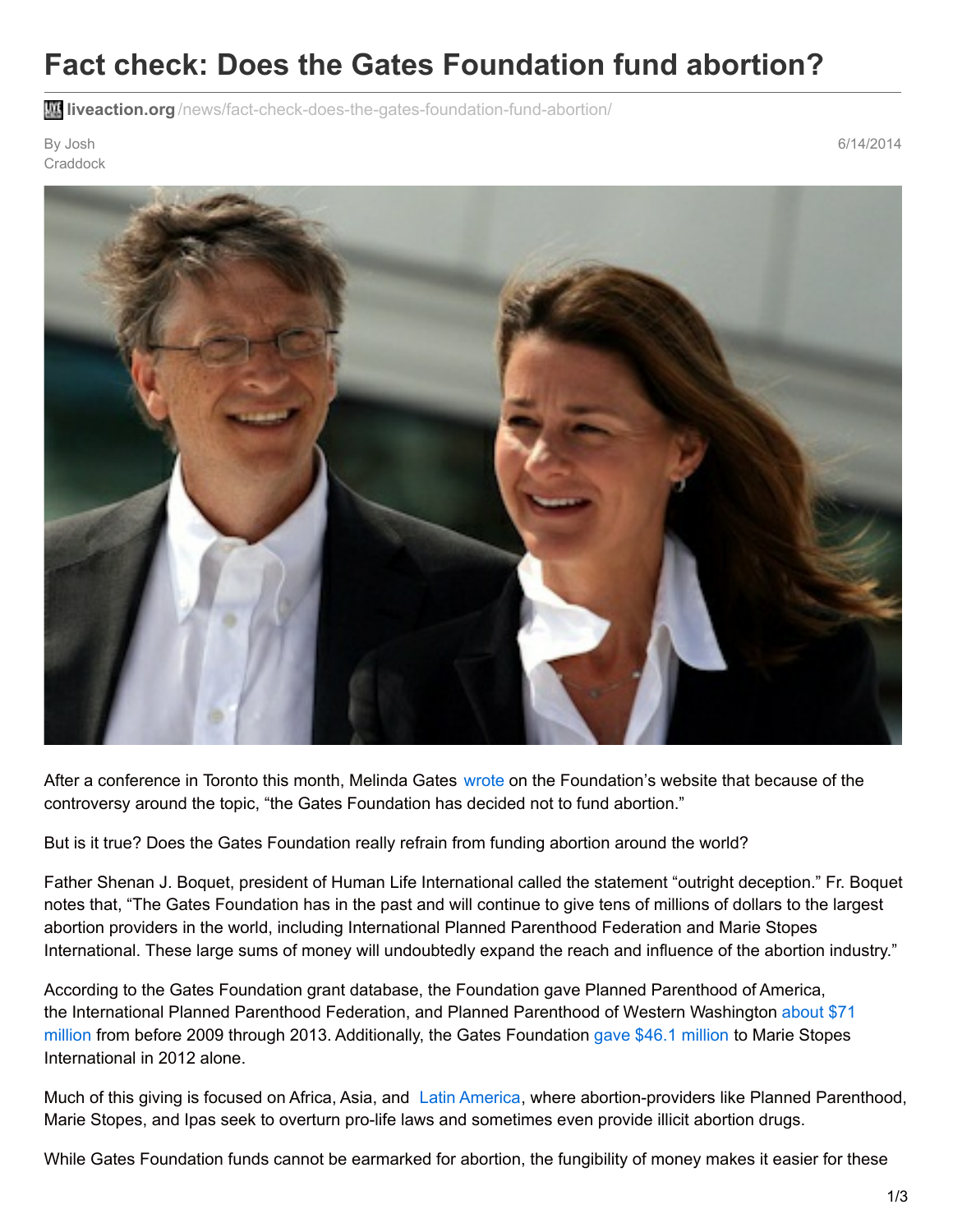organizations to provide abortion internationally. In other words, every dollar the Gates Foundation gives to Planned Parenthood for distributing birth control or building an abortion-friendly clinic frees up a dollar in Planned Parenthood's budget to spend elsewhere.

If aid is fungible, it simply does not matter what donors finance. T hey may end up financing, at the margin, very different and perhaps undesirable activities. When the recipients of these funds are the world's leading abortion providers, it's not hard to figure out where newly freed money in their budgets will go.

The Gates family has long been intertwined with Planned Parenthood. In a 2003 [interview](http://www.pbs.org/now/transcript/transcript_gates.html) with Bill Moyers, Bill Gates recalled, "When I was growing up, my parents were almost involved in various volunteer things. *My dad was head of Planned Parenthood.* And it was very controversial to be involved with that. And so it's fascinating. At the dinner table my parents are very good at sharing the things that they were doing. And almost treating us like adults, talking about that."

This is not the first time Melinda Gates has eschewed the [Foundation's](http://www.newsweek.com/melinda-gates-new-crusade-investing-billions-womens-health-64965) links to abortion in the media. In a 2012 interview with *Newsweek*, she declared that "From the very beginning, we said that as a foundation we will not support abortion, because we don't believe in funding it." At that time she branded her global health initiative "No Controversy," assuring pledge-givers that "This is not about abortion."

The platform included [partnering](http://www.gatesfoundation.org/search#q/k=UNFPA) with the United Nations Population Fund (UNFPA) for implementation. The UNFPA has long been under fire for helping to administer China's brutal "one-child policy" which forces women to undergo abortion and sterilization.

At a 2013 "No [Controversy"](http://c-fam.org/en/issues/global-health/7606-bait-and-switch-gates-family-planning-conference-to-feature-abortion) conference hosted by the Gates Foundation in Ethiopia, workshops for the nearly 3,000 participants prominently featured abortion! Sessions led by representatives from Planned Parenthood, Marie Stopes, and Ipas included "Efforts to Implement Policies that Expand Access to Safe Abortion," "Access to Safe Abortions," "Abortion and Quality of Care," and "Abortion: Before and After."

According to C-FAM, "Abortion [was] also the topic of two of the five poster exhibits and several 'topical roundtables,' including an Ipas-chaired discussion promoting the World Health Organization's [problematic](http://c-fam.org/en/briefing-papers/2931-eleven-problems-with-the-2012-who-technical-guidance-on-abortion) guidelines on how to do abortions."

At the July 2013 Women Deliver [conference](http://www.breitbart.com/Big-Peace/2013/05/26/Prominent-Pro-Abortion-Advocates-Featured-At-Women-Deliver-International-Conference), which was co-sponsored by the Gates Foundation, Melinda Gates shared the platform with late-term abortionist Leroy [Carhart](http://www.liveaction.org/inhuman/leroy-carhart-the-facts/), pro-infanticide ethicist Peter Singer, and then-HHS Secretary Kathleen Sebelius.

## **So much for "No Controversy!"**

Father Boquet and other pro-life groups also contend that the Gates Foundation promotes not only contraception, but also abortifacients that end human life at its earliest stages.

Fr. Boquet [said](http://www.hli.org/2014/06/claim-gates-foundation-fund-abortion-outright-deception/), "While Ms. Gates claims to only be focused on contraceptives, what is often not discussed in public about these drugs and devices—and certainly not disclosed to the women in the developing world who receive Ms. Gates' contraceptives—is their potential to cause abortions at the earliest stage of pregnancy. Conception can still, and often does, occur even when these methods are being used, and that new life in the womb is then destroyed due to their effects on a woman's body."

Melinda Gates [hopes](http://www.marketwatch.com/story/gatess-4-billion-foray-in-global-family-planning-2012-05-15) to raise \$4 billion by 2020 to supply various forms of contraception and birth control, including abortifacients, to 120 million more women in the developing world.

It's clear that the Gates Foundation is inextricably linked with the global abortion industry. Until they repudiate their funding of Planned Parenthood, Marie Stopes, and Ipas; and cancel their support for abortifacients in the Third World, it's impossible to claim that the Gates Foundation is free from the stain of abortion.